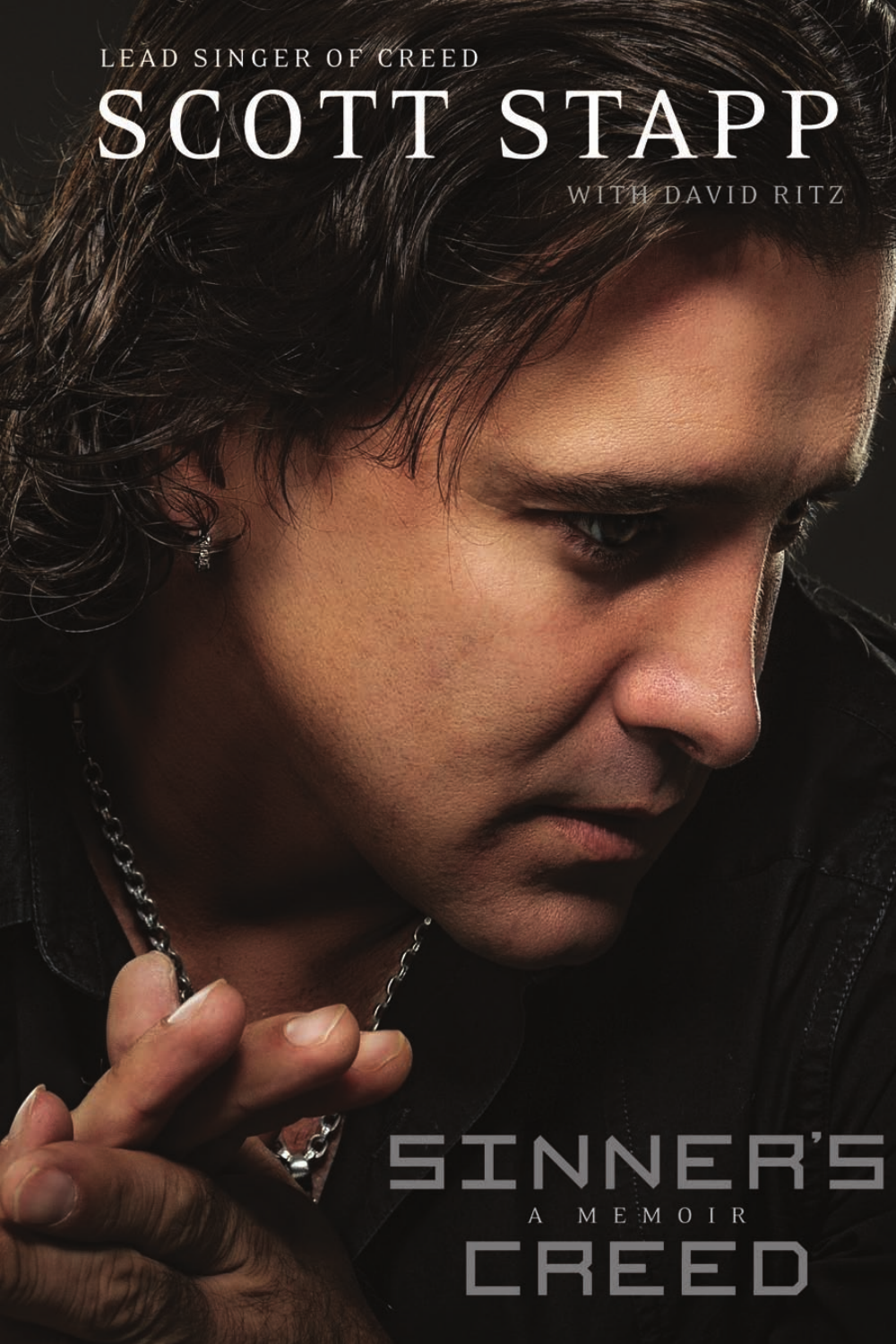### Sinner's Creed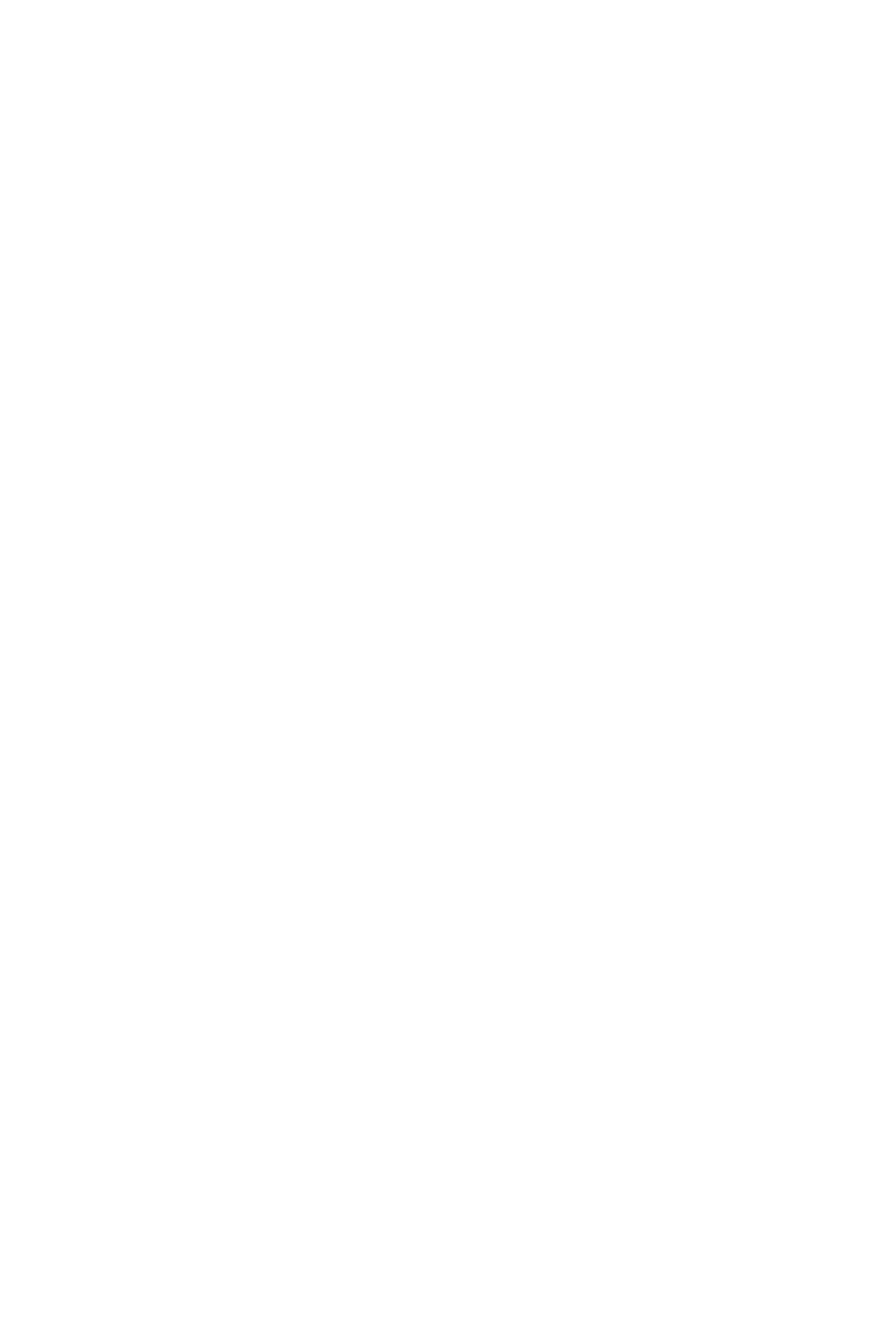### LEAD SINGER OF CREED SCOTT STAPP

Tyndale House Publishers, Inc. Carol Stream, Illinois

## SINNER'S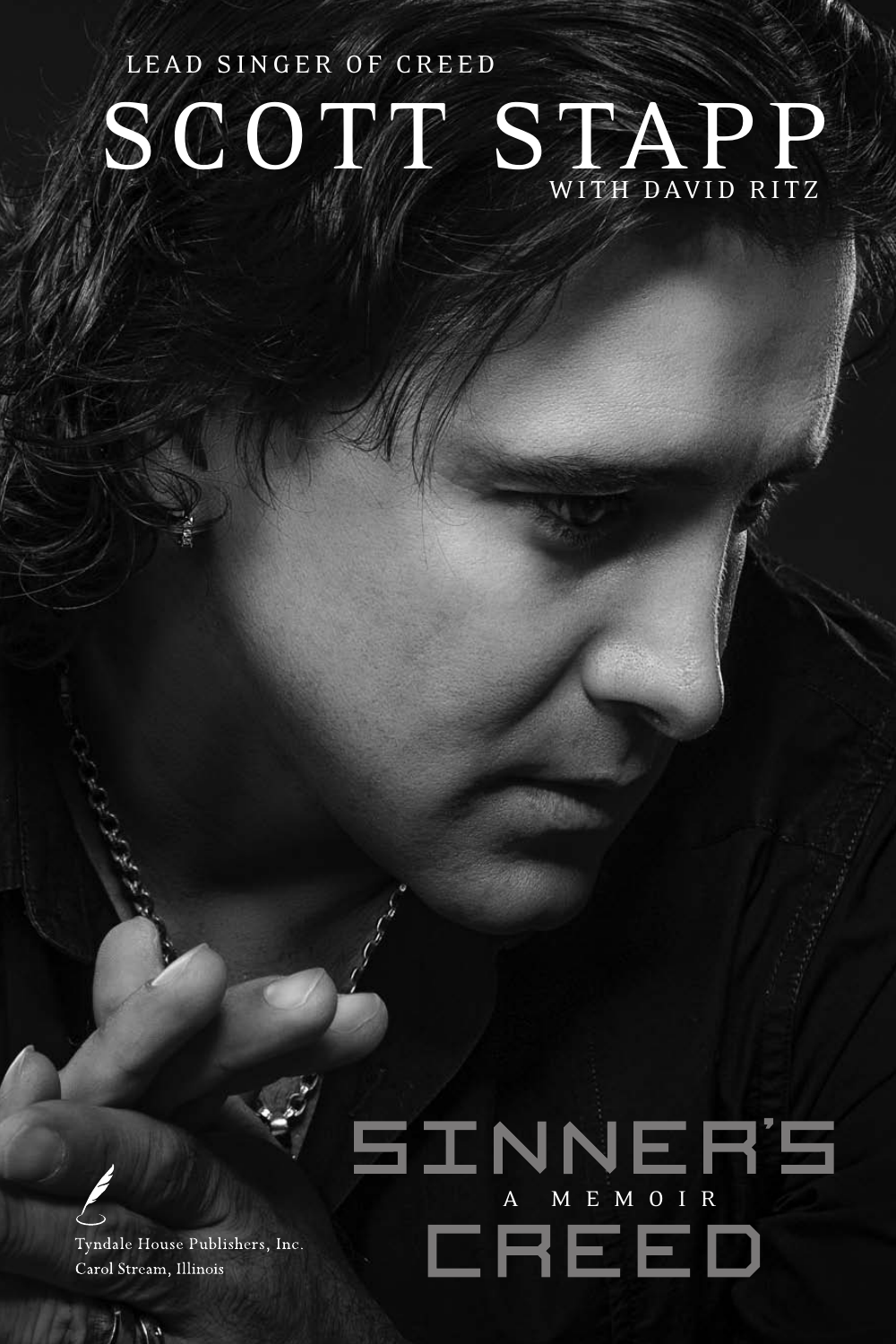Visit Tyndale online at www.tyndale.com.

Visit Scott Stapp online at www.scottstappofficial.com.

*TYNDALE* and Tyndale's quill logo are registered trademarks of Tyndale House Publishers, Inc.

*Sinner's Creed*

Copyright © 2012 by Scott Stapp

Cover and Mr. Stapp's author photographs taken by Stephen Vosloo. Copyright © by Tyndale House Publishers, Inc. All rights reserved.

Mr. Ritz's author photo taken by Nicola Goode, copyright © 2008. All rights reserved.

Photograph insert: all photographs are the property of their respective copyright holders and all rights are reserved.

2001 photograph of Creed used courtesy of Wind-up Entertainment; 2002 Winter Olympic concert © Robert Laberge/Getty Images; Nascar event © Jason Smith/Getty Images; aboard the USS Ronald Reagan taken by Senior Chief Spike Call, US Navy; Creed 2009 live concert © 2009 Todd Kaplan; wedding photo by Fadil Berisha, used with permission; Scott and Jagger by Danny Steyn Photography/ Adept Studios, Inc., used with permission; Jaclyn's family and family on beach by Amanda Tang, used with permission; concert reunion tour photographs taken by Stephen Vosloo © by Tyndale House Publishers, Inc. All other photographs are from the author's personal collection and used with permission.

"Torn," "Ode," "My Own Prison," "Pity for a Dime," "In America," "Illusion," "Unforgiven," "Sister," "What's This Life For," and "One": Words and music by Mark Tremonti and Scott Stapp, copyright © 1997 BMG Rights Management (Ireland) Ltd. (IMRO) and Tremonti/Stapp Music (BMI). All rights administered by Chrysalis One Songs (BMI). All rights reserved. Used by permission.

"Are You Ready?," "What If," "Beautiful," "Say I," "Wrong Way," "Faceless Man," "Never Die," "With Arms Wide Open," "Higher," and "Wash Away Those Years": Words and music by Mark Tremonti and Scott Stapp. Copyright © 1999 BMG Rights Management (Ireland) Ltd. (IMRO) and Tremonti/Stapp Music (BMI). All rights administered by Chrysalis One Songs (BMI). All rights reserved. Used by permission.

"Bullets," "Freedom Fighter," "Who's Got My Back?," "Signs," "One Last Breath," "My Sacrifice," "Stand Here with Me," "Weathered," "Hide," "Don't Stop Dancing," and "Lullaby": Words and music by Mark Tremonti and Scott Stapp. Copyright © 2001 BMG Rights Management (Ireland) Ltd. (IMRO) and Tremonti/Stapp Music (BMI). All rights administered by Chrysalis One Songs (BMI). All rights reserved. Used by permission.

"Overcome," "Bread of Shame," "A Thousand Faces," "Suddenly," "Rain," "Away in Silence," "Fear," "On My<br>Sleeve," "Full Circle," "Time," "Good Fight," and "The Song You Sing": Words and music by Mark Tremonti<br>and Scott Stap Music (BMI). All rights administered by Chrysalis One Songs (BMI). All rights reserved. Used by permission.

Designed by Jacqueline L. Nuñez

Edited by Stephanie Rische

Published in association with the literary agency of Vigliano Associates, 405 Park Avenue, Suite 1700, New York, NY 10022.

All Scripture quotations, unless otherwise indicated, are taken from the Holy Bible, *New International Version*, All Scripture quotations, unless otherwise indicated, are taken from the Holy Bible, *New International Version,®*<br>MIV.® Copyright © 1973, 1978, 1984, 2011 by Biblica, Inc.™ Used by permission of Zondervan. All rights<br>rec reserved worldwide. www.zondervan.com.

Scripture quotations marked KJV are taken from the *Holy Bible*, King James Version.

Library of Congress Cataloging-in-Publication Data Stapp, Scott, date. Sinner's creed / Scott Stapp with David Ritz. ISBN 978-1-4143-6456-8 (hc) 1. Stapp, Scott, 1973- 2. Rock musicians—United States—Biography. 3. Creed (Musical group) 4. Christian biography. I. Ritz, David. II. Title. ML420.S81168A3 2012 782.42166092—dc23 [B] 2012024836

ISBN 978-1-4143-7826-8 (International Trade Paper Edition)

Printed in the United States of America

|  |  | 18 17 16 15 14 13 12 |  |
|--|--|----------------------|--|
|  |  | 7 6 5 4 3 2 1        |  |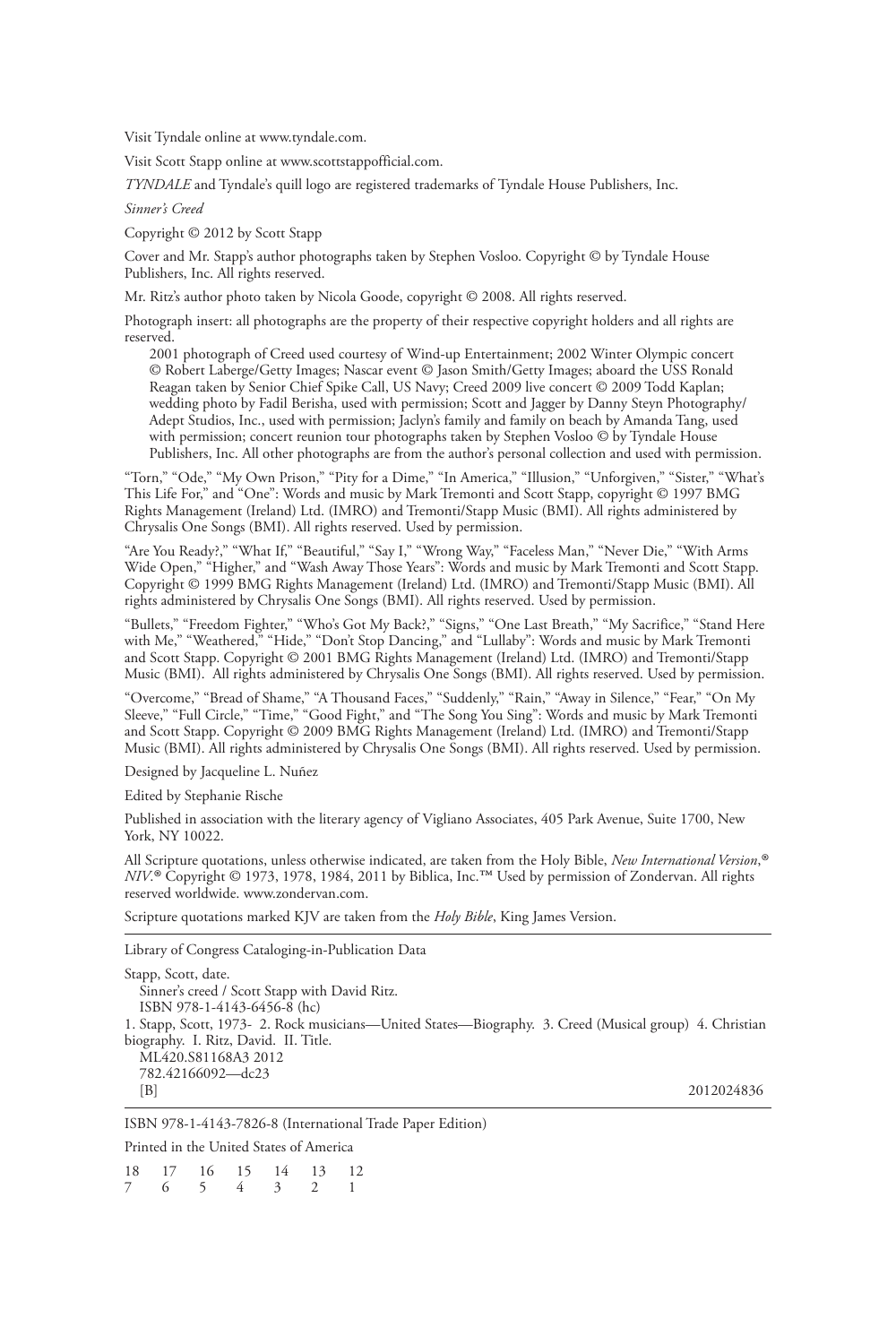#### Contents

CHAPTER I Anthony I CHAPTER 2 Ancient Wisdom 5 Chapter 3 Roll Tide 11 CHAPTER 4 Paradoxes and *Pyromania* 21 CHAPTER  $5$  The Righteous Routine 29 Chapter 6 Soul 39 CHAPTER 7 High School Heroics 49 CHAPTER 8 On My Own 59 CHAPTER 9 Lost at Lee 69 CHAPTER 10 Doors of Perception 83 CHAPTER II Band of Brothers 91 CHAPTER 12 Grip Your Soul 101 CHAPTER 13 The Einstein of Rock and Roll 113 CHAPTER 14 Breaking Out 123 CHAPTER 15 A Man of Clay 133 CHAPTER 16 Tragedy Strikes 143 CHAPTER 17 Weathered 153 CHAPTER 18 Two MP5 Machine Guns 167 CHAPTER 19 Swimming to the Rainbow 179 CHAPTER 20 The Great Divide 187 Chapter 21 Jaclyn 195 CHAPTER 22 Crossing the Great Divide 207 Chapter 23 Full Circle 211 CHAPTER 24 Step by Step 219 Afterword: Sinner's Creed 229 Appendix: Song Lyrics 233 Acknowledgments 291 About the Authors 293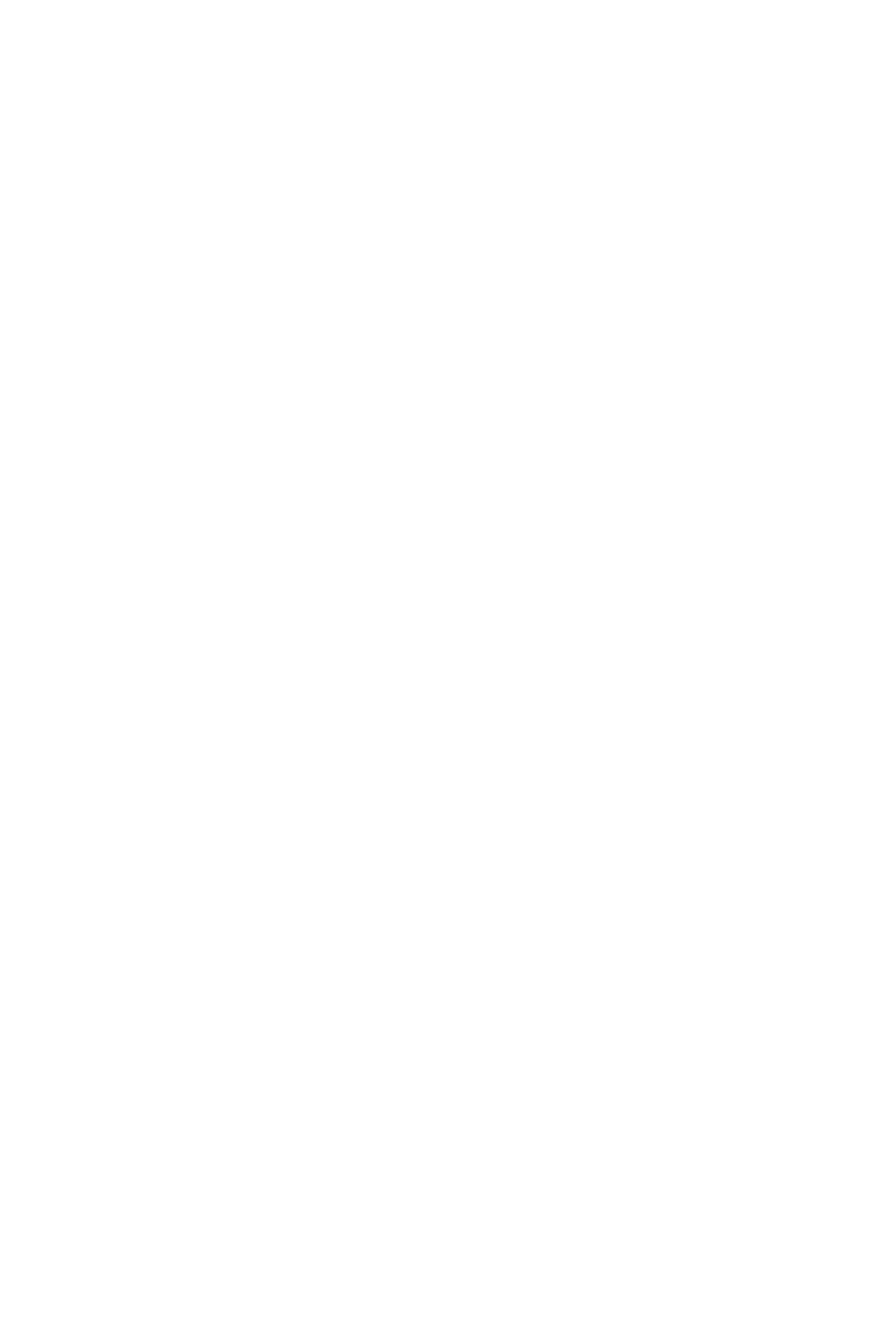FOR A LONG TIME I believed in irreconcilable divisions—good and evil, heaven and hell, absolute right and absolute wrong. There was no gray in the world where my morality was molded.

Gaining God's love required work. Pleasing Him meant demonstrating near-perfect behavior. God's demands were not subject to negotiation or alteration. God's commandments, as revealed in His Word to Moses on Mount Sinai, were written in stone by the finger of the Almighty Himself.

The law was the law.

But somewhere deep down, I knew there was also love, the most wondrous of all human and divine qualities. If we are the creations of a loving God, shouldn't that love be the law that guides us? And if we are to love—love God, love others, love ourselves—doesn't that require compassion, patience, and understanding, qualities that defy an ethical order based strictly on ironclad law?

For a long time I didn't allow such questions to enter my consciousness. I challenged their legitimacy. I dismissed them as diversionary tactics concocted by a clever enemy. I couldn't tolerate the uncertainty they created. I couldn't live without uncompromising clarity.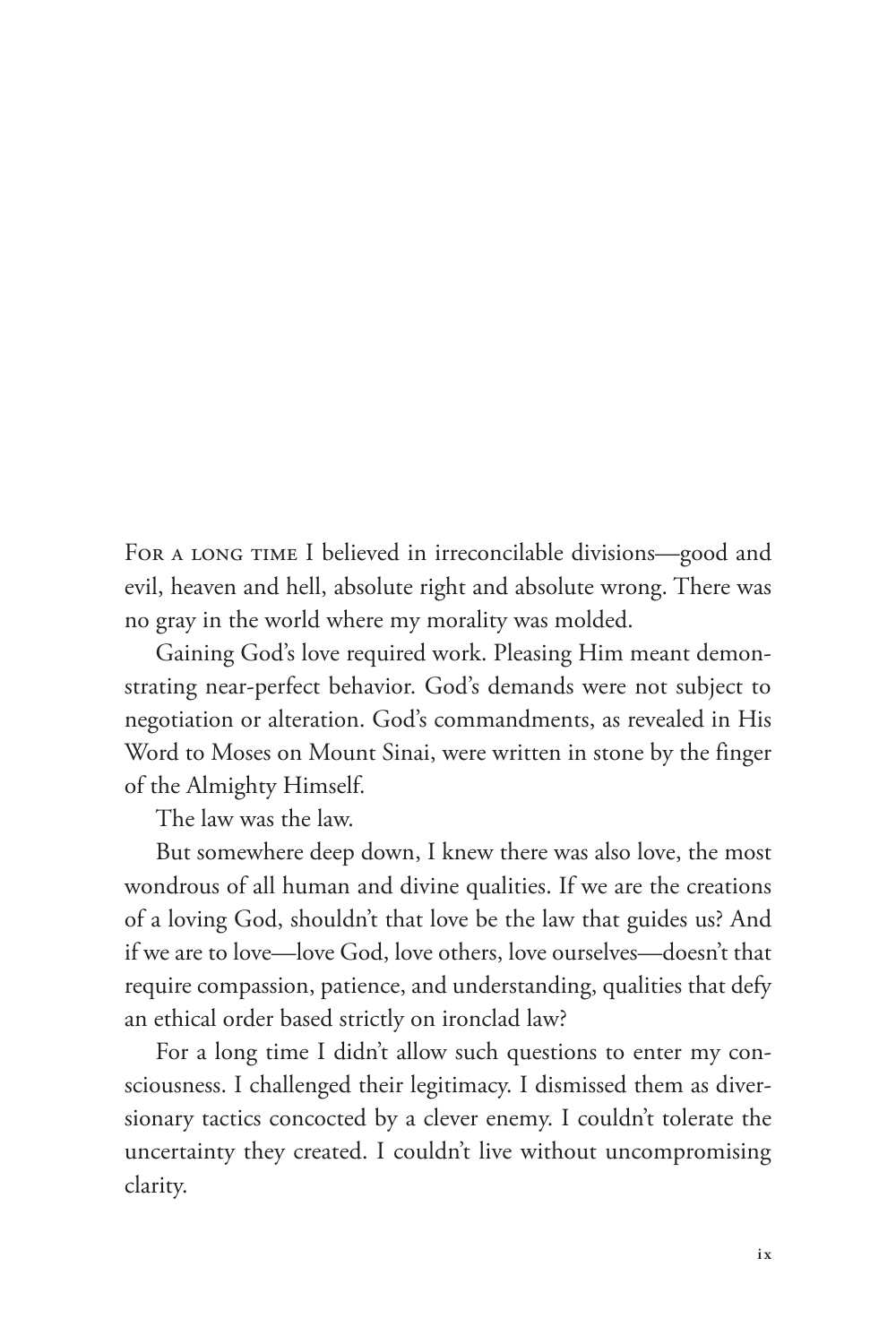And yet the story of my life is profoundly unclear. It is a rockand-roll story and, at the same time, a story of my walk with Christ. The two are melded together in ways both unpredictable and unsure.

What remains clear, though, is my passion for the God of love. That passion saw me through. In every stage of my journey, that passion never died. I did compromise my principles through acts that were destructive to myself and harmful to others, but I never lost my faith.

This, then, is my simple testimony:

That God is real.

That I am His child.

That I'm grateful for His boundless mercy and loving grace.

That by confessing my frailties and my sin, I can embrace new freedom and deeper forgiveness.

And that this book, written in the blood of a Christian who lost his way in the maze of life on earth, is dedicated to Him.

> *Scott Stapp* Fall 2012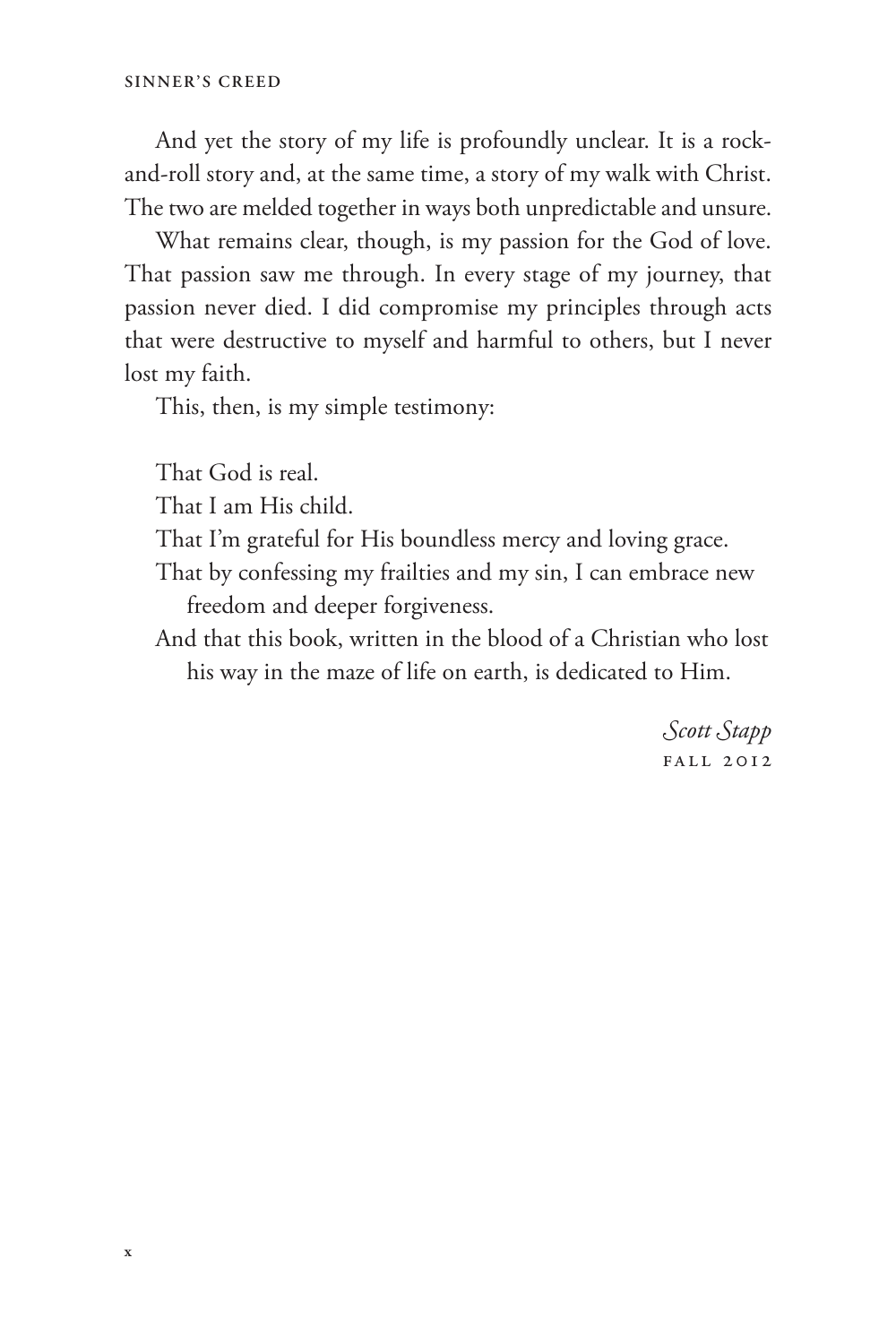*The Delano Hotel Miami Beach, Florida November 18, 2006*

SOUTH BEACH is the hippest section of Miami Beach, and the Delano, where a suite can cost \$4,000 a night, is one of its slickest hotels. I didn't know it at the time, but that is where I went to die.

This was after the first three Creed albums—*My Own Prison*, *Human Clay*, and *Weathered*—had sold more than thirty million copies worldwide. My solo album, *The Great Divide*, had been released the year before and had gone platinum. For more than a decade I'd been the front man for one of the most popular rock-and-roll bands in the world. My precious son, Jagger, was eight, and in answer to my prayers, I'd married Jaclyn Nesheiwat, the woman of my dreams, in February of that year. I had gone from the poverty of my youth to considerable wealth—and I was only thirty-three. How could things be any better?

How could things be any worse? I'd been assailed by a battery of pernicious drugs—prednisone for my ailing throat, OxyContin for the injuries sustained in a car accident—whose side effects fueled my undiagnosed chronic depression. I was a mess.

Beyond that, the brotherhood of our band had collapsed. Lifelong friendships were shattered; feelings were smashed; jealousy and greed had replaced the innocent dreams of college boys who just wanted to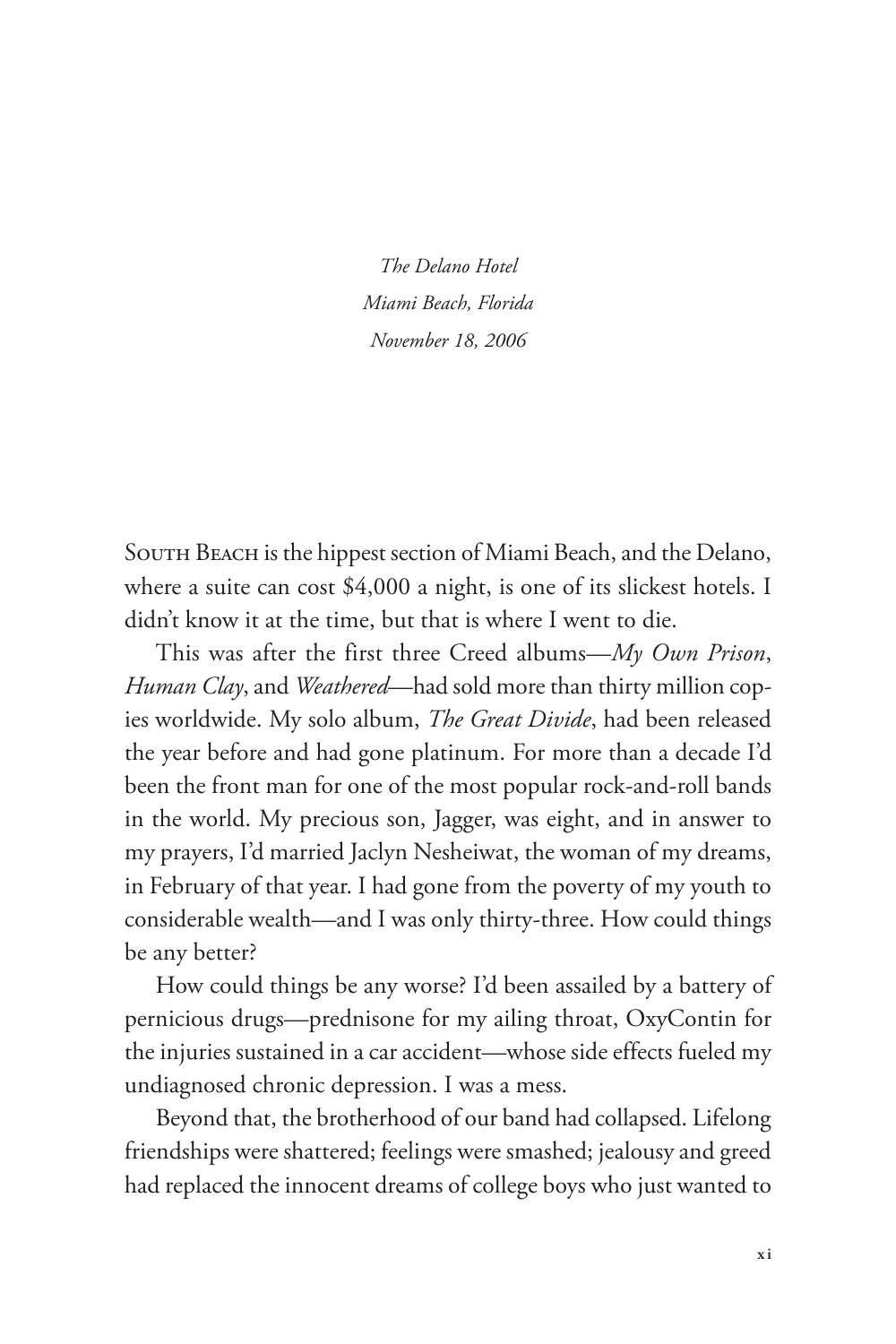rock and roll. Our modest hope had been to make a living making music—we'd never counted on making a fortune. Yet our fortune seemed to have done us in. We were unprepared for the pressures and pitfalls of overnight success. It was all too soon, too heady, too much.

Drinking—especially binge drinking—had become my way of coping with confusion. And because I was prone to blackouts, bingeing provided the ultimate escape. I realized it was also the ultimate irresponsibility, but that realization only fed my guilt. My guilt fueled my self-contempt, and my self-contempt whispered in my ear, *Why not? You're a miserable moral failure anyway. Why not ruin everything you've worked for? That's all you deserve—humiliation and failure.*

That thinking had me running from the prospect of a happy home life and a rapidly expanding career in music. It also allowed me to ignore the kinds of spiritual questions that had plagued me for years.

"Aren't you a Christian band?" people kept asking me.

"No," I said. "We're a rock-and-roll band. We don't proselytize. We don't evangelize. We just play rock and roll."

"But your lyrics are filled with Christian imagery and Christian thoughts."

"Yes, because I write the lyrics and I'm a Christian."

"Then you *are* a Christian band."

"I'm just one of the four guys."

"If you're writing and singing Christian lyrics, shouldn't you be living a Christian life?"

The easy answer should have been yes. I knew that my drunken behavior was incompatible with my beliefs. At the same time, I had never announced myself as some kind of Christian role model. My rock-and-roll hero was Jim Morrison. I also loved U2 and Bono. *Bono is a Christian,* I thought. *Why isn't his band regarded as a Christian band?* I didn't understand why Creed got burdened with that label.

Or was the burden really a blessing in disguise? These were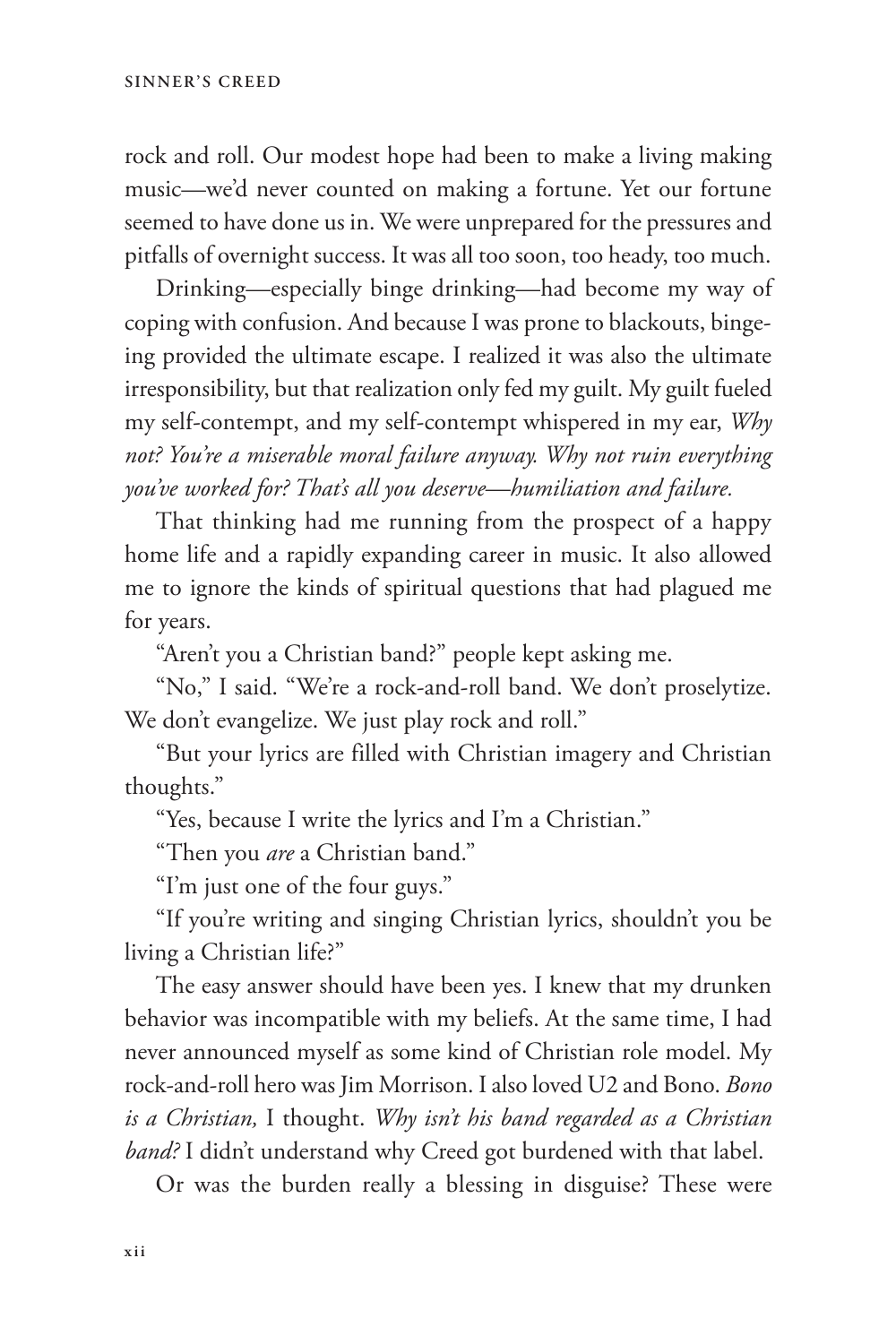questions I could not answer. They served only to confuse me and to drive me back to the bottle.

\*\*\*

In Miami Beach that November, I had been awake for days. Beyond the booze, there was an array of drugs, all easily accessible on South Beach's nightlife scene. But by then, alone in my hotel room, party joy had been replaced by paranoia. I was hearing noises that weren't there. I was sure the sirens of cop cars were blaring just outside.

I became convinced the police were right on my heels. *That must be them on their way up the elevator! Now they're running down the hallway, approaching my door, getting ready to break it down. They're about to arrest me!* I had to escape.

I rushed to the balcony of my room, sixteen stories above the street. My only getaway was to leap from my balcony to the one below. I stood at the edge and looked down. There were sixteen stories between me and the street. It was crazy to jump, but I was sure I heard banging on the door. I couldn't let the cops see me in this condition. I'd be arrested, and the press would eat me alive. What would my family say? My fans? My God? I had to do something. And I did.

I climbed over the railing and hung from the ledge, trying to maneuver down to the next balcony. Then all at once I lost my grip. I fell twenty feet and landed on my forehead. I found out later I'd fractured my skull and broken my hip, arm, and nose. The only reason I hadn't fallen to my death was the presence of a thin concrete ridge twenty feet below, installed to protect the balcony from bird waste. I was now facedown in bird waste, still conscious and in excruciating pain. Looking back, I now know I was face-to-face with what I had become.

I managed to lift my head and saw that the nearest guest room appeared to be unoccupied. I yelled for help, but no one responded. At that moment, I thought no one would find me. I thought I would surely die.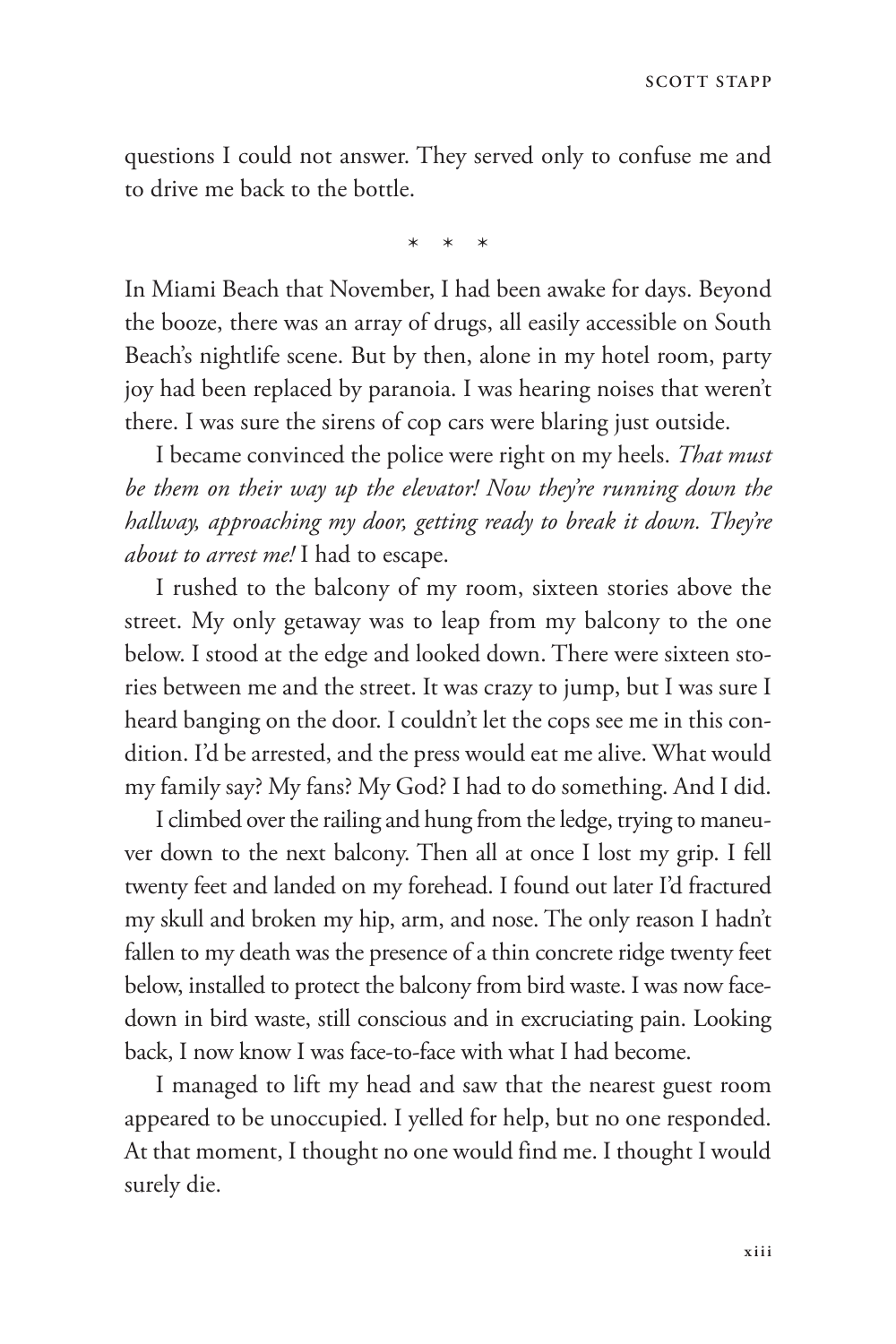I started screaming out loud to God as though He were on the ledge right in front of me. My words were delusional, my thoughts scattered. "How could You allow all this to happen to me?" I yelled. "You know I love You and my heart's in the right place. Why didn't You protect me? Do You know what humiliation this is going to bring to me? I'm going to be another one of those Christians who embarrass You. Listen, just take my life. I don't care. But please spare my wife and son from shame. They've been through enough. I'll never understand why You would bless me so much only to take it all away."

I felt like I was in the middle of an epic battle between God and Lucifer, good and evil, life and death. At that moment I couldn't deny that the devil had complete control over me, but I also knew I had a heart that loved God. At many times throughout my life, I felt I was living under His divine control and following His purposes for me. So how could the devil have won? This wasn't the way my story was supposed to end.

I struggled to keep my eyes open. Closing them would have meant surrender. The longer my eyes were open, I reasoned, the greater my chance of being discovered. I had to maintain consciousness. I had to be found.

Two hours later, with my eyes still open and the pain reaching unbearable limits, I saw a light turn on in the room below. I could make out shadows of people. One was walking toward the balcony. I used every last ounce of energy at my command to call out, but with the balcony door closed, my cry wasn't loud enough to get the person's attention. He kept walking from one side of the room to the other, never looking up in my direction.

"Help me!" I screamed. "Help me!"

Finally the balcony door opened. As it did, I leaned my head over the edge, and a puddle of blood splattered at the feet of the gentleman standing there. He looked up toward the ledge. I saw his face and thought, *Wait a minute, I know this guy*.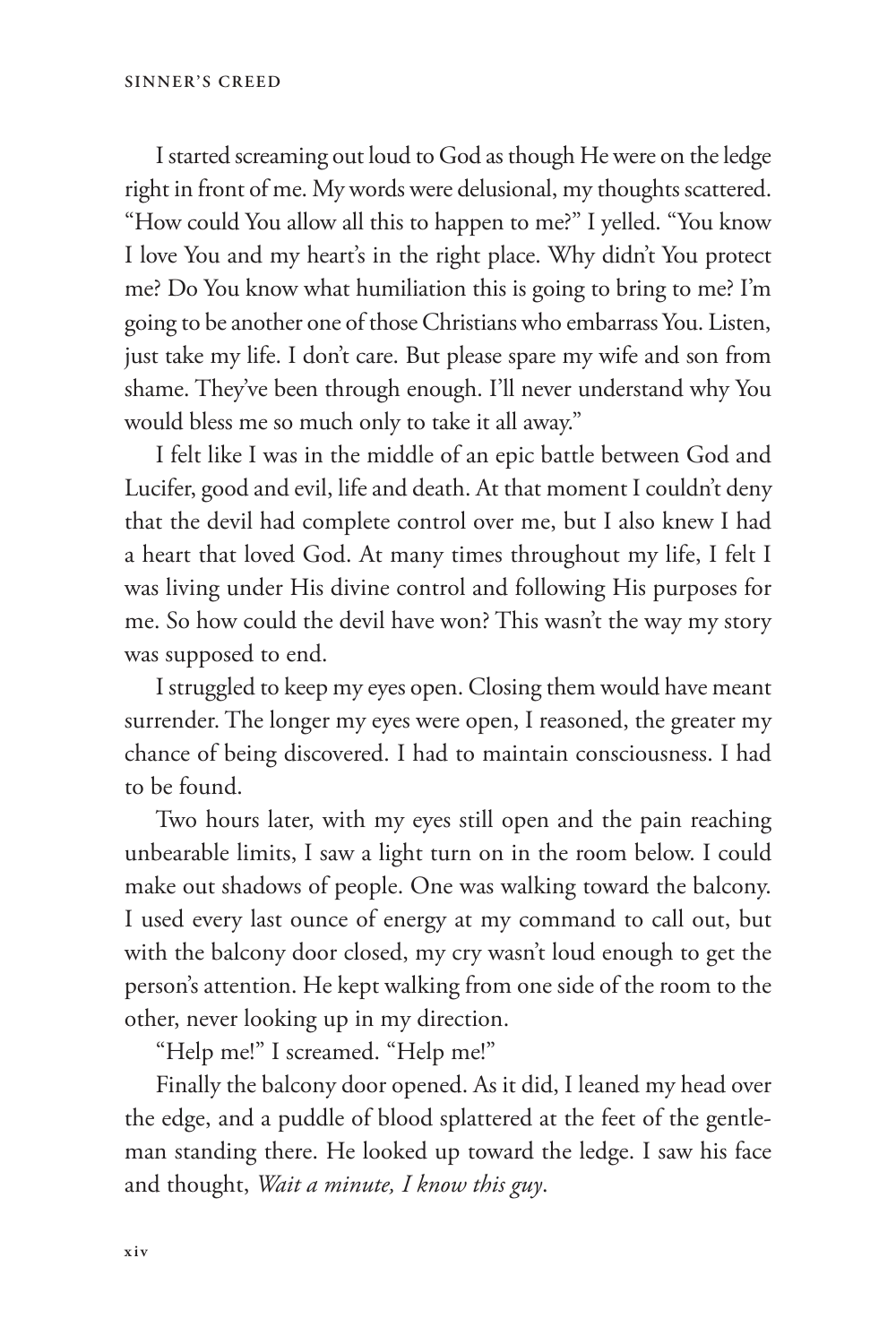He was wearing a baseball cap with the University of Alabama logo. Don't ask me why, but the only words I was able to whisper were "Roll Tide," referring to the University of Alabama Crimson Tide football team.

He saw my face. "Scott Stapp?" he said. "Man, you messed up." "I know, brother. Help."

I then looked to heaven and thanked God for loving me.

What were the chances that T.I.—the great rapper, whom I knew from doing songs on a companion album to Mel Gibson's *The Passion of the Christ*—would walk in off the street, check in to the last available room, and arrive just in time to save my life?

"Look, man," he said. "I don't know how you got here, but no cops. You don't want nothing in the news. I'll call an ambulance and get you out of here. I don't know your name—if you know what I mean."

When the medics arrived, they had to use ropes and pulleys to get me off the ledge. Then they put me on a gurney, which turned out to be a major operation. One of the paramedics recognized me immediately and covered me with a sheet so I wouldn't be identified. They carried me through the lobby filled with South Beach revelers in full party mode.

When we got into the ambulance, one of the paramedics said, "I'm a Creed fan. I love you guys. But I gotta ask you something you weren't trying to kill yourself, were you?"

" $N_0$ "

"You certain?"

"Absolutely not a suicide. I had too much to drink, and I fell."

"A police officer is going to be here soon," the paramedic said. "That's routine procedure. We're going to clean you up before he gets here. We'll confirm that this was not a suicide attempt, and we'll report it as an accident."

He looked at me and winked. "You have no ID, right?" "Right."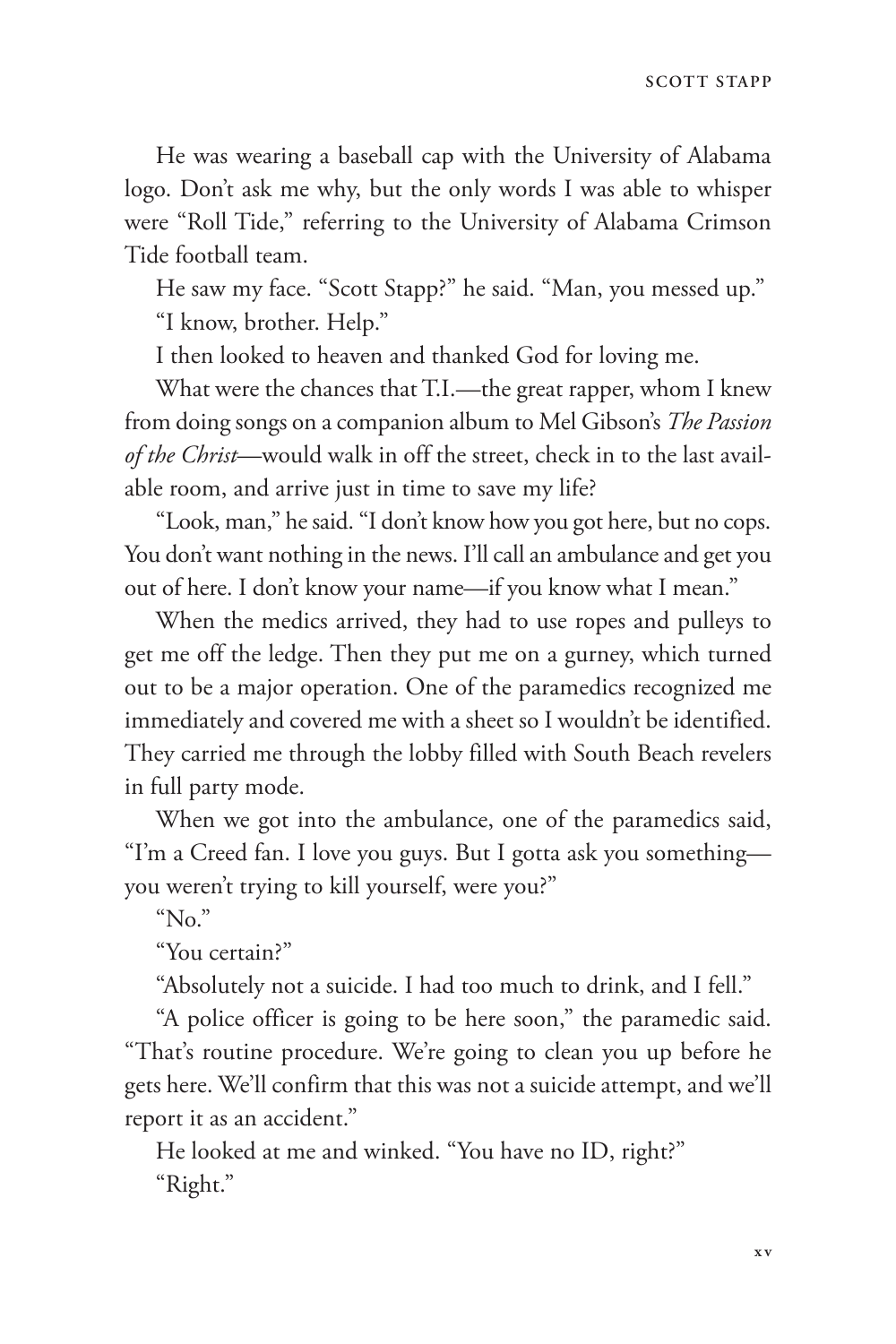"Forget your name. You don't want this in the papers. But believe me, man, I've never seen anyone survive a fall like that."

When I got to the trauma center in Miami, the doctors reached the same conclusion. "We have no medical explanation for why you're alive. A human skull is not strong enough to survive that kind of direct impact. Your head should have cracked open like a watermelon. It may take you a full year to recover. You're going to have to relearn how to walk, and it won't be easy. The truth is, you've suffered a severe skull fracture so deep that air entered your brain."

"So I'm officially an airhead?" I managed to joke.

"You're officially the luckiest man I've ever seen."

The word *concussion* was the last thing I remember thinking before I fell into semiconsciousness.

I felt my spirit plummeting through the stages of Dante's *Inferno*. Devils were chasing me with knives and swords, bayonets and scythes. Snakes were curled around my arms, their mouths biting my neck. The Enemy himself, a pitiless beast with eyes of blazing fire, was in pursuit, looking to devour me whole.

Then suddenly there was a bright light. I felt as if I were on a conveyor belt moving me out of these stages of hell and leading me toward heaven. The light got brighter. Then there was a loud *boom*! And another *boom*!

The light flashed off and on, off and on, until I entered the source of light. I felt complete safety, complete warmth. No pain, no fear just divine love. I smiled and said, "I love You, Father."

As soon as those words were spoken, the light went out.

Where was I?

What had happened?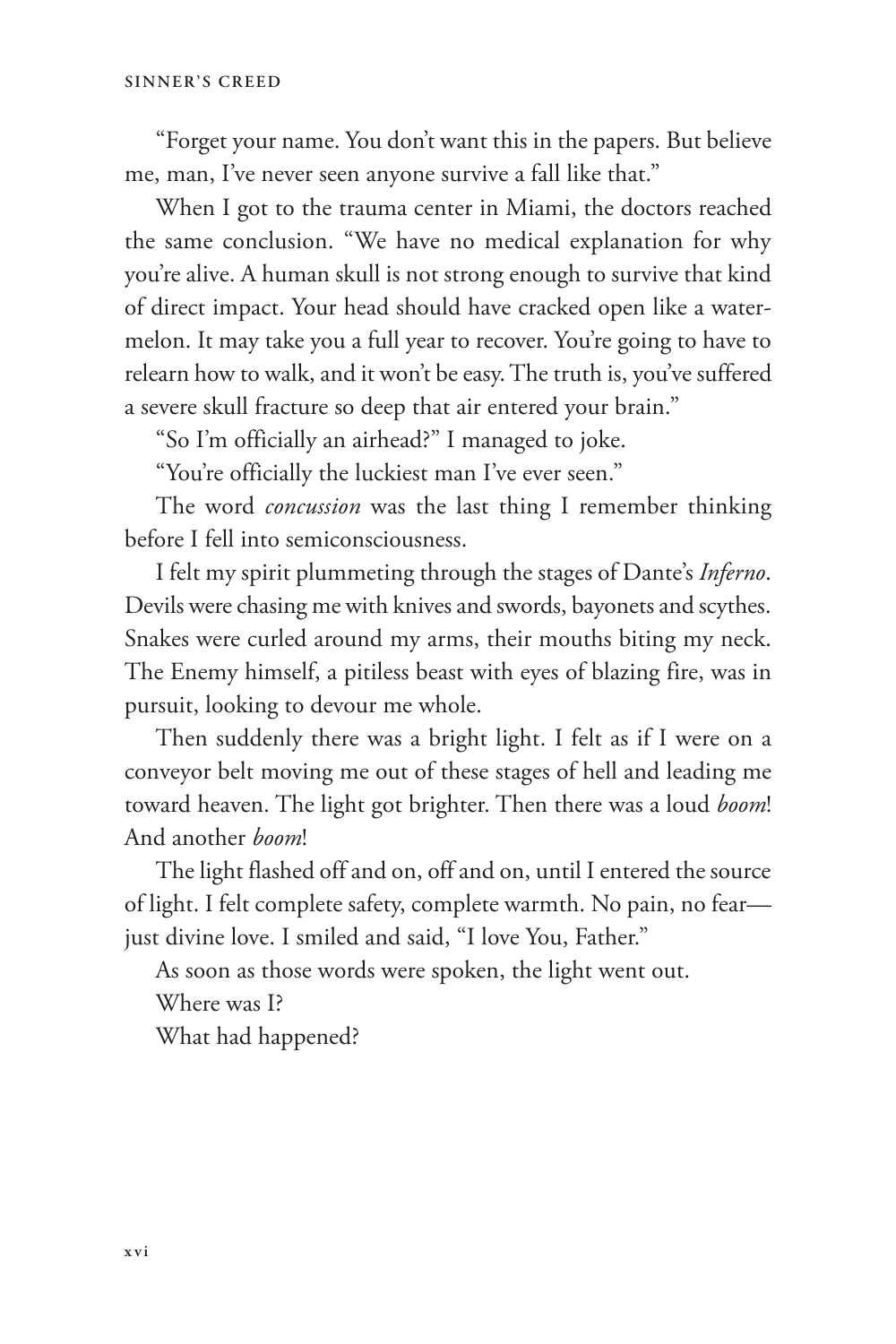#### CHAPTER I

### <span id="page-15-0"></span>**ANTHONY**

As a young kid I wanted to fly like Superman, so I'd put a towel around my neck and jump off the roof of my house. I thought I was indestructible. I was born with a burning desire to be a superhero.

For the longest time I thought this was confidence. Now I see it as a complex. Whatever you call it, I had a drive to be great at all things—athletics, academics, music. Everything was a competition, and I wanted to win.

My mother said that even as a baby, I was fearless. In a way, I suppose the circumstances of my life required me to be. My father left my mother, my two baby sisters, and me when I was a kid. From that moment I decided I would be my mom's protector and my family's savior.

We were dirt poor, living in a tiny two-bedroom, one-bathroom house in a low-income community. Like everyone else in our neighborhood, we lived off food stamps. I was going to save my family from poverty.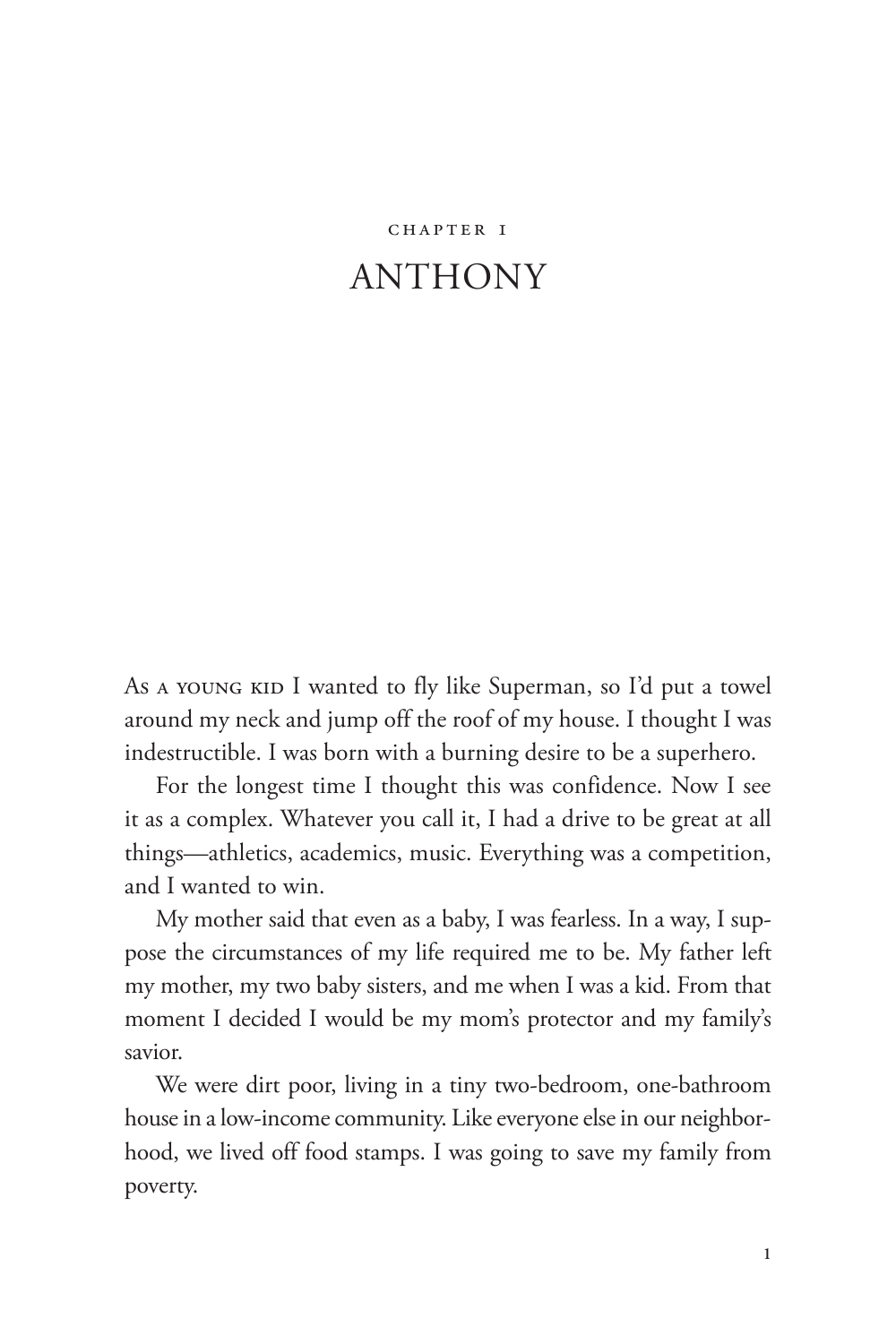I remember when I was only about six years old and we were all in bed—Mom, my sisters, and I—and Mom started to cry.

"What's wrong?" I asked.

"I don't know how we're going to pay our utility bills," she said.

I stood up on the bed and made a declaration: "When I grow up, I'm going to be bigger than Elvis and pay all the bills and buy you a fancy house and a fancy car. I'm also going to become president of the United States like President Reagan."

"You can't be both," Mom told me.

"Yes, I can. I'll be Elvis during the week and the president on the weekends."

Mom laughed, but she saw I was serious-minded. She knew she could trust me. By age seven, I was cooking food on a stove for my two young siblings since Mom didn't get home from her job at JCPenney until 8 p.m. I loved my mother more than life itself. I'd do anything for her. I wanted to be a big boy and fix everything for her and the rest of my family.

\*\*\*

I was born Anthony Scott Flippen on August 8, 1973, at Orlando Regional Medical Center. My biological father was Richard Flippen, whose family had emigrated from Ireland. Richard was in the printing business, and he was also a Marine. I remember him as a man's man—tall and strong, with big muscles, and very funny. Richard worked out with free weights in our carport. I wanted to be just like him, so I'd follow him around, picking up weights and saying, "I strong, Daddy."

He mentored the football players at Lake Brantley High, and he would let me watch their practices. Seeing the athletes throw and tackle, block and kick, I would constantly tell him, "I can do that. I'm tougher than that. I'm not scared, Daddy."

My memories of the man are few, but I cherish the ones I have.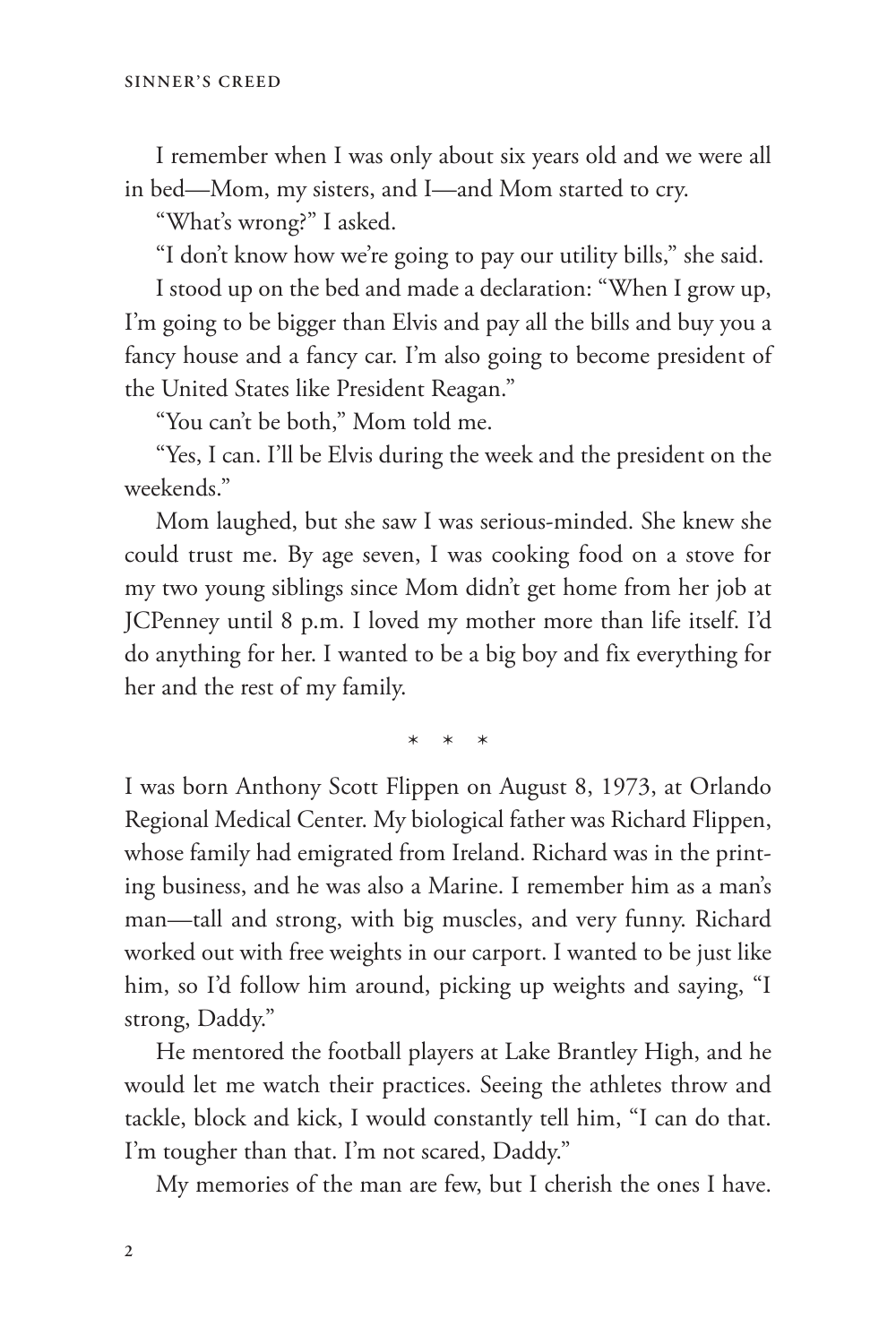For those first few years of my life, my father made me feel happy and safe.

Then came the day I was sitting in my dad's lap watching a Road Runner cartoon. Dad and I were laughing and having a great time, but I wanted to get closer to the television. So I lay on the floor, as close as I could get to the screen. At one point I turned back to my father to share another laugh and say, "Wasn't that funny, Daddy?" But he was no longer in the chair.

I ran to Mom.

"Where's Daddy?"

"He's not home."

"When's he coming home?"

"He'll be back soon, Anthony."

But he wasn't. He never came back at all.

Mom had nothing to say about Dad's disappearance. No further explanation was given.

I can't remember any fights between my parents. Mom married him when she was eighteen years old, half his age. Later I learned he had been married to someone else before Mom and had two sons. I never got to meet my half brothers. Many years later I learned that his younger son, Ricky, died after a long battle with alcohol and drugs. An overdose. For my entire life, nearly everything about my father's past was shrouded in mystery.

After Dad left, my sisters, Amanda and Amie, and I were sometimes taken to his tiny home in Clermont, Florida, not far from Orlando. We were told to watch television and not move from the couch. We watched *The Gong Show* while he and Mom talked in the bedroom with the door closed.

When it came to his interactions with me, Dad was distant. He didn't seem particularly enthusiastic about our visiting his place. He put up with us, but he didn't act like the dad I had loved or the dad who had once loved me. I never asked what happened between him